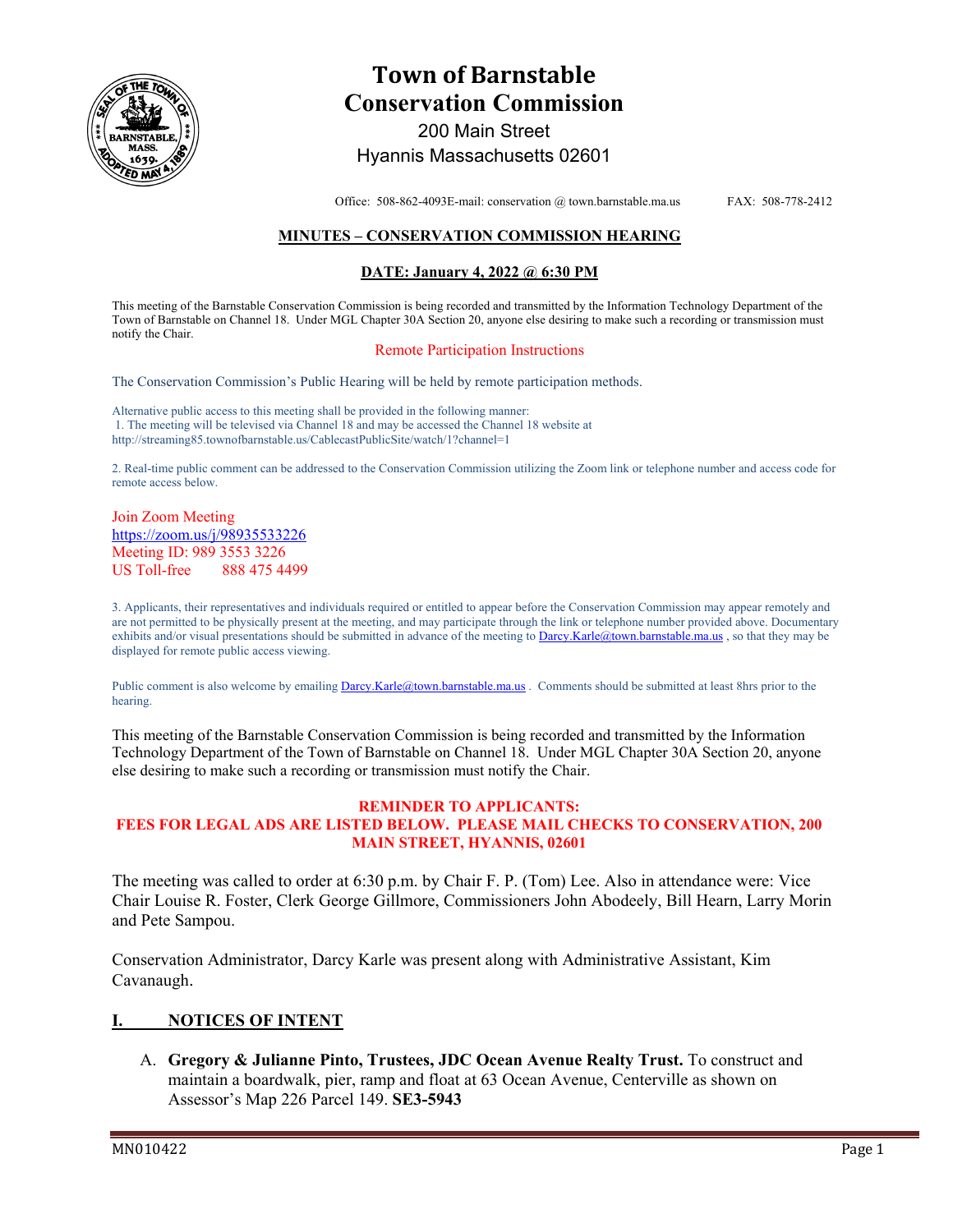The applicant was represented by Charles Rowland, P.E. of Sullivan Engineering and Consulting.

Comment letters were acknowledged.

Letter from MA DMF, dated January 4, 2022 was noted and recommendations were read into record. Harbor Master has no issues.

Waterway's Committee had no comment.

DEP - Chapter 91 license may be required.

Natural Resources was contacted – No shellfish survey was required.

Issues discussed:

- A question was raised of what the dock was being used for. It will be for kayaks, there will be no motorized boats.
- DMF recommendations will be adopted for this project.
- The 12" separation to the bottom with the float stops will be acceptable.
- There was discussion on the boardwalk during moon tides when the water is high.
- A waiver of variance from standard guidelines was discussed. It does not extend below mean low water. The project will not infringe on the waterway and meets the spirit of the regulations.
- There was discussion on if this is really a pier. It does not extend beyond low mean water.
- Schumacher and Lane comment letters were acknowledged.
- The question of electricity on the pier was discussed.

There was no public comment.

A motion was made to approve the project as submitted. Seconded and voted unanimously by roll call. Aye – Abodeely, Foster, Gillmore, Hearn, Lee, Morin, Sampou Nay

# **II. AMENDED ORDERS**

A. **Marie M. Souza.** Proposed 2<sup>nd</sup> story reconstruction at 168 Long Beach Road, Centerville as shown on Assessor's Map 205 Parcel 008. SE3-5616

The applicant was represented by John Schnaible and Doug Mullen of Coastal Engineering.

Issues discussed:

- The house was not raised and the foundation was not replaced because it was too cost prohibited.
- This is the second amended order.
- There is a gray water and a black water system.
- A question was raised if the second floor is going to include a bedroom or bathroom.
- No bedrooms are being added with this amendment.
- The orange snow fencing is being used in the area of the existing deck. The plan shows it as filter fabric with hay bales.

Public Comment

Charles Orr – 157 Long Beach Road - abutter asked if the dormer is absolutely necessary. It will block his view. This is not in Conservation jurisdiction. He will need to talk to the building dept.

Owner Marie – responded. The dormer is in the front of the house so it should not affect his view.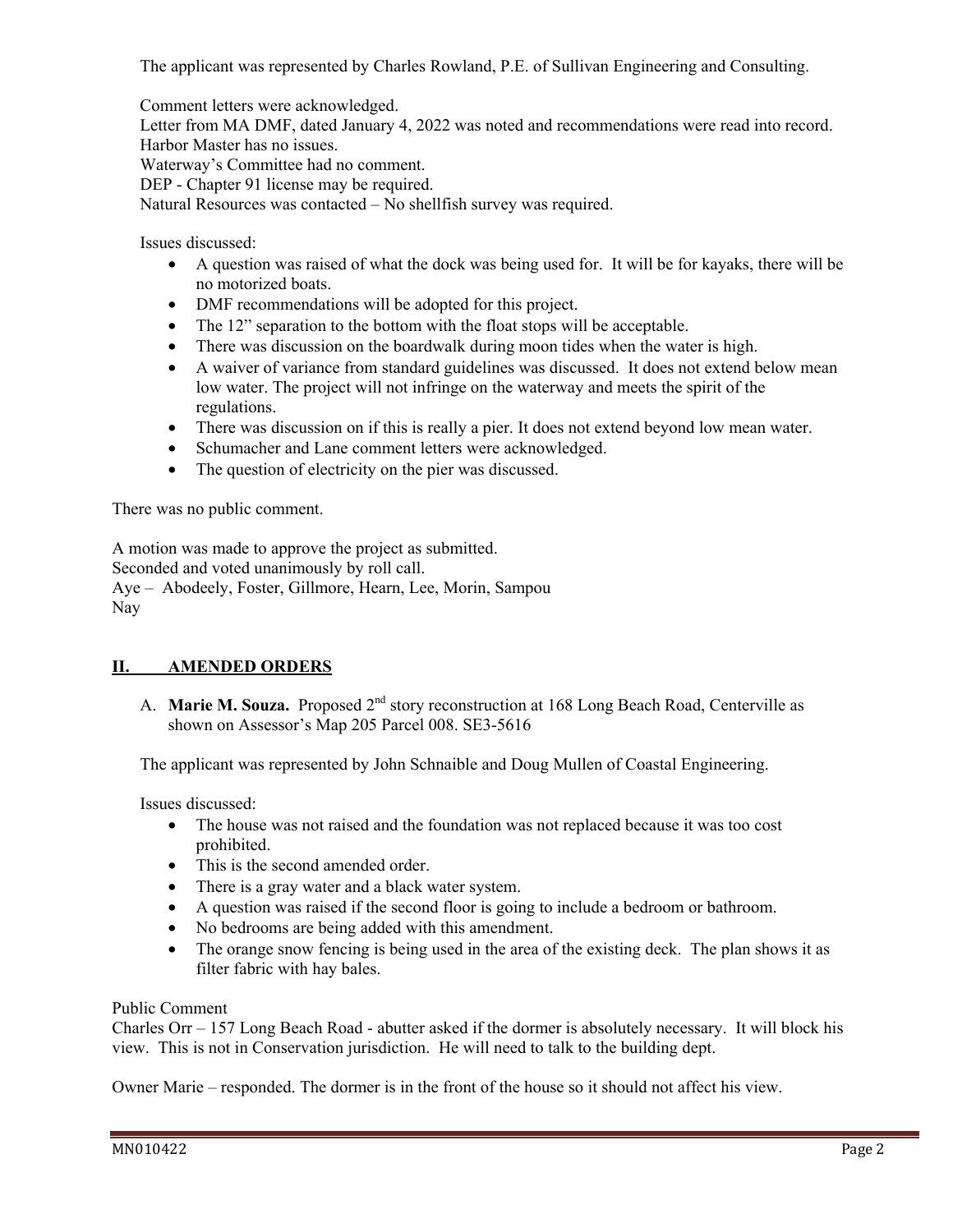A motion was made to approve the amended order as submitted. Seconded and voted unanimously by roll call. Aye – Abodeely, Foster, Gillmore, Hearn, Lee, Morin, Sampou Nay

# **III. CONTINUANCES**

A. **Yuriy and Yelena Matskevich.** Construction of helical pile supported aluminum framed pier with slotted or grated surface decking and lateral access stairs at 24 Flume Avenue, Marstons Mills as shown on Assessor's Map 061 Parcel 032. **SE3-5934 Continued from 12/07.**

Commissioner Hearn recused himself from the project.

The applicant was represented by Arlene Wilson of A.M. Wilson and Associates.

The manufacturers of the boats do not give draft specifications. The draft of the boats was measured by the owner.

A revised plan was submitted shortening the pier. It will be 56 instead of 72'.

Comment letters were acknowledged.

Letter from DMF - dated December 30, 2021 with time of year restrictions was read into record. Fishery & Wildlife – dated December 3, 2021.

Natural Resources letter dated November 23, 2021.

Since last hearing on December 7<sup>th</sup> 10 additional comment letters were received and acknowledged.

Chair reviewed issues to be addressed - water depths, pier length, seasonality, and location of pier to the parcel.

Issues discussed:

- A questions was raised if the platform at the end of the pier is included as part of the 56'. The depth of the water at the end of the pier was discussed.
- The location of the pier is to allow for the bathing beach to be in the center of the lot.
- The reason the guidelines suggest centering on the lot is so that the neighboring property owners are not restricted to what they can do.
- The neighbor would not be hemmed in by the location.
- Seasonality of the dock was discussed. It should be placed on a footing so it can be removed. Helical piles will be used. The impact on the bottom will be less than if a concrete pad were to be used.
- The helical piles will extend approximately 18" above the bottom. Commission would like that measurement put on the plan.
- A question was raised if the 12" rule were used what would the length of the pier be. The difference between using the 12" vs. 18" is for high water/low water years. If 12" had been used it would be short by an inch this year. It would only be brought back 3-4' using 12 instead of 18 inches. The original design had 30 inches of clearance.
- Seasonality was discussed. Except for the helical anchors the rest of the pier will be out for the winter.
- A question was raised on why the "L" is necessary. The "L" is a preference of the owner. Allows for a boat on the inside and a boat on the outside. Both boats could be brought in on one side rather than the impact of an "L" on navigation.
- No other piers on these ponds have an "L".
- The "L" does not allow for the boats to be in deeper water.
- If they used the 12" rule the pier would be 48' on overall length.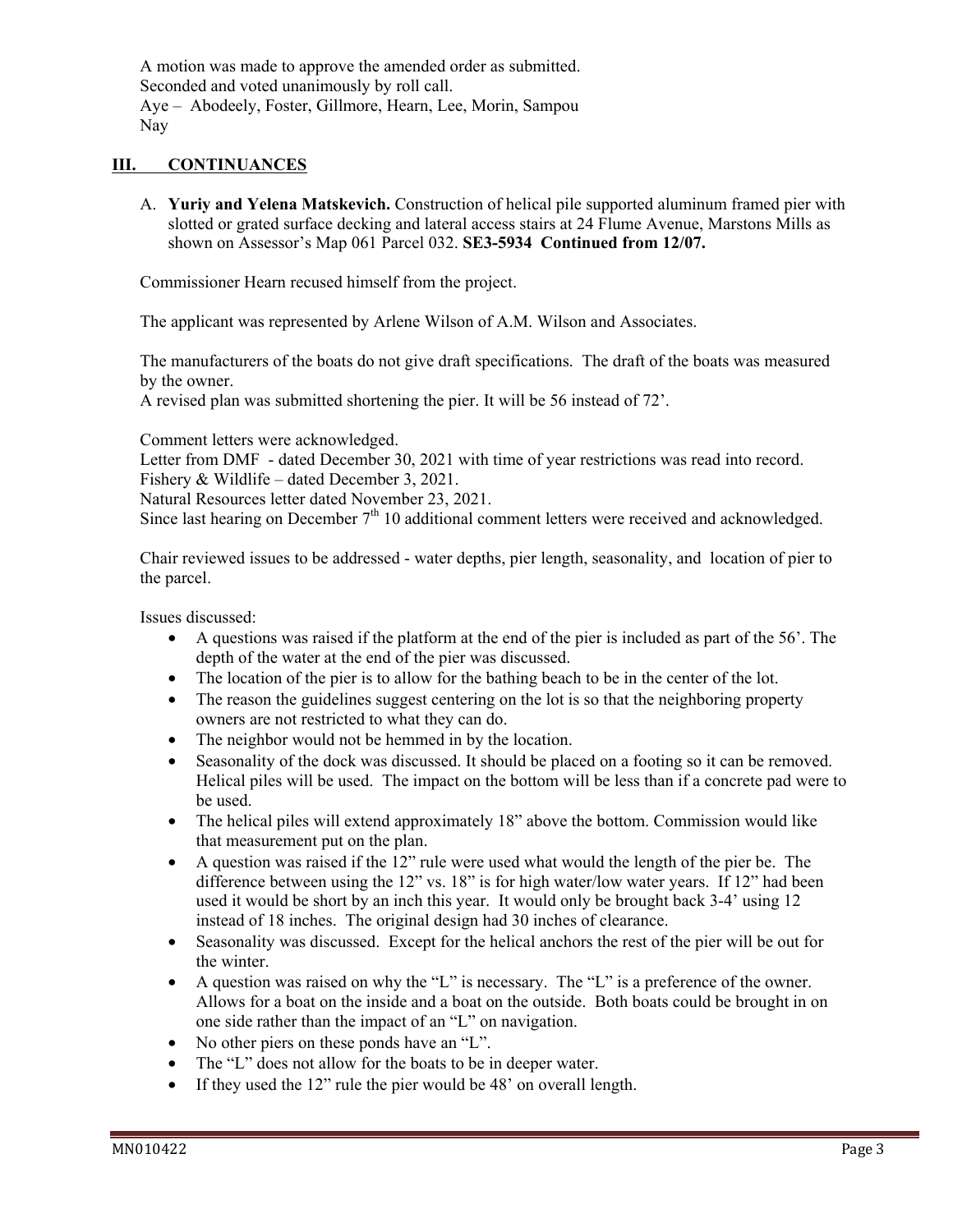- The representative feels 48' would leave insufficient clearance under the boats in a low water period.
- Prior to construction the shellfish will be removed from the area.
- Concrete pads sit on the bottom year round the helical piles are better for the environment and will provide more area for shellfish.

Amy Croteau from Natural Resources addressed the Commission. They would not be doing the removal of the shellfish. The time of year restrictions are based on the herring run.

# Public Comment:

Robert Reynolds - 304 Mistic Drive, Marstons Mills. Thanked the Commissioners and the staff. There is a violation of the house tear down and all the trees were removed. He is worried about the impact if there is a violation on the building of the dock as well. The proposed dock seems to be overkill and does not match any others on the pond. Feels significant environmental damage will be done and interruption to the community will be severe. The Commission is a compliance organization. It needs to be aggressive in enforcing the house situation. He feels no dock should be approved until the house situation is addressed.

Emory Anderson - 22 Indian Pond. Thanked the Commission for allowing him to speak. He submitted a letter. The length and whether seasonal or permanent are issues of concern. He feels the Commission should consider what is right for the public and weigh the impact on the neighborhood. He is concerned that there will be another violation as there is a current violation when they tore down the house.

Amanda Hough - 504 Mistic Drive. Marstons Mills. Thanked Commissioners for their time and efforts. Just because something is legal it doesn't mean it should be allowed. The recreational use of the pond should be considered. Questioned whether they are creating the long dock for their personal use or for profit in a future sale.

Arthur Torino - President Indian Lakes Owners Association – Thanked Commissioners for letting him speak. Many neighbors are against this proposal. He did research on the boats. Only needs a draft of 17". Addressed concern about mussels. There seems to be more concern about the mussels than the people who use the pond.

Barry Benjamin - 171 Flume Avenue, thanked the Commissioners.

Richard Creeth - 170 Flume Avenue – Very concerned about the length and seasonality of the dock. There is 128 sq. ft. of "L" at the end of the dock. There is enough room to bring one boat in on each side of the dock rather than the "L". He is concerned about the prior violations. There should be real concern about setting precedent with this project. There are no other clear cut beaches or docks this long on the pond.

Tom Odjakjian - 99 Flume Avenue -Thanked the Commissioners. Agrees with all the well written letters opposing the project. He would like to hear comments from the Commissioners about the specifics in the letters.

Larry Rhue - 365 Hollidge Hill Lane – His property is directly across pond from the proposed location and he watched the violation occur. He has 48' seasonal dock with a 21' pontoon boat on one side and a 17' bass boat on the other side. He has not had any problems. Described how his seasonal dock is put in. He is concerned about parts of this dock being left in year round. Seasonal means the dock needs to be stored in the upland in the off season.

Public comment was closed.